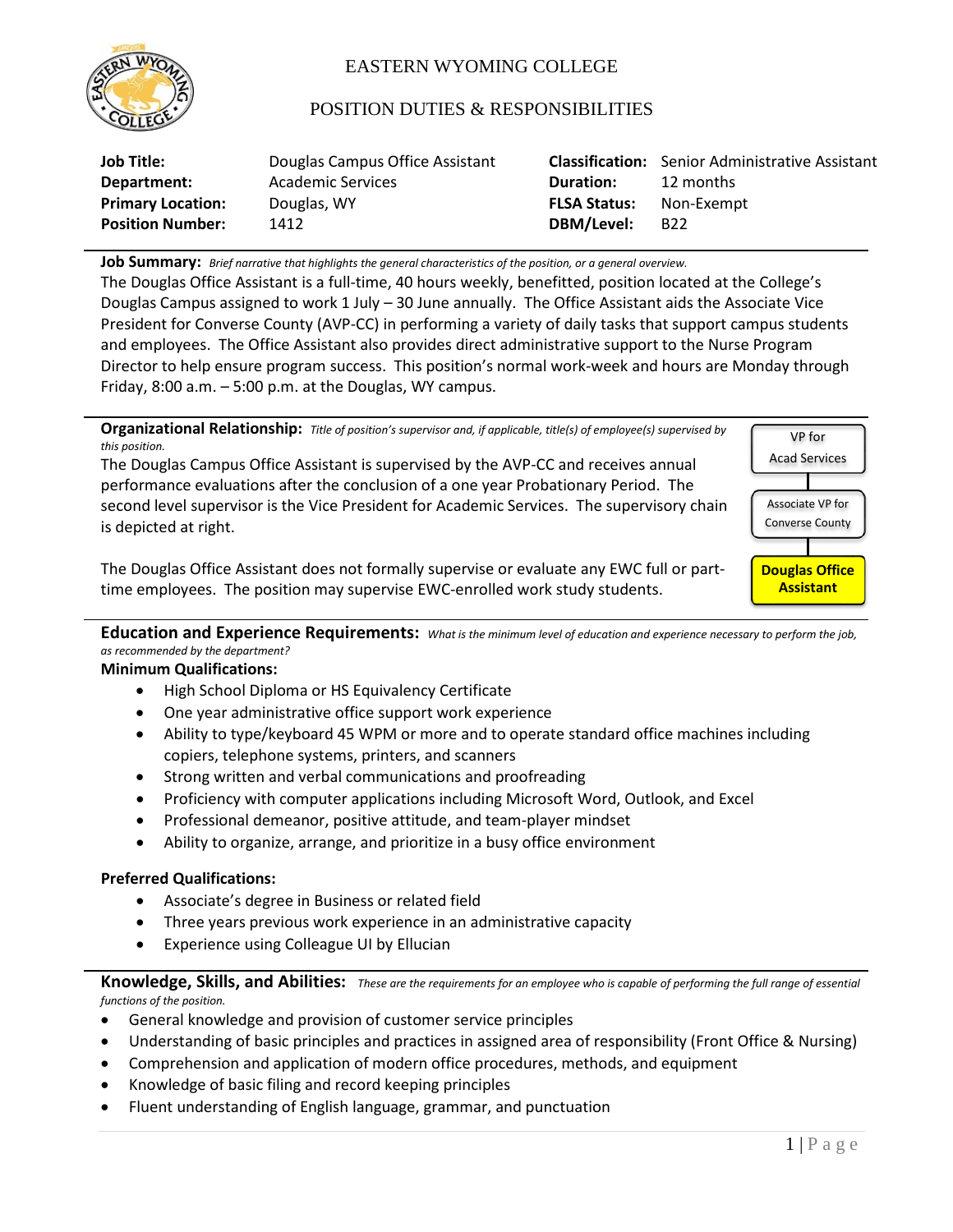- Skill and ability to compose routine correspondence, memos, forms, and/or other related information
- Ability to maintain, track, and store files
- Adept at using a computer and related software applications
- Trained skill at proofreading, editing, and keyboarding
- English communication and interpersonal skills as they apply to co-workers, supervisor, students, and the general public sufficient to exchange or convey information and to receive work direction

**Essential Functions/Duties:** *(to perform successfully in this position, an individual must be able to perform essential duties satisfactorily*  as well as possess education/experience, employ the knowledge, skills, and abilities as listed in representative fashion; reasonable accommodations *may be made to enable individuals with disabilities to perform the essential functions – this position is NON-EXEMPT, i.e., is eligible for compensatory or overtime pay provisions of the FLSA. This listing of essential duties is not all-inclusive, but representative, other duties may be assigned).*

- Provide support for academic, student, and administrative services functions to Douglas Campus students, employees, and the general public
- Initiate, process, and review routine and/or specialized paperwork, forms, reports, and/or confidential information related to the Douglas Campus ensuring completeness and data accuracy
- Perform various clerical duties utilizing standard office equipment to include screen incoming calls, send messages, share data, make copies, perform data entry, schedule appointments, facilitate activities, type, and word process
- Respond to requests for information in-person, via email, and over the phone; answer routine questions and provide College/campus/program/course information; direct visitors to appropriate locations
- Prepare and enter data into applicable documents, spreadsheets, invoices, databases, logs, and forms using established guidelines and procedures
- Draft and type a variety of business documents including letters, memos, contracts, and/or related items
- Update and manage campus marquee and website
- Deliver and pick-up US mail and distribute the variety of items, documents, or packages
- Handle cash and checks; prepare and conduct daily (as needed) bank deposits
- Troubleshoot and recommend/implement corrective actions to student computers
- Perform all other duties as assigned of a similar nature or level

**Physical & Mental Demands / Special Requirements:** (*The physical demands and work environment characteristics* 

*described herein are representative of those that must be met by an employee to successfully perform essential functions of this position and/or may*  be encountered while performing essential functions. Reasonable accommodations may be made to enable individuals with disabilities to perform the *essential functions).*

- This position generally involves sedentary work and sitting most of the time; walking and standing are required occasionally
- Position requires reaching, standing, walking, fingering, grasping, feeling, talking, hearing, seeing, and repetitive motions
- Physical exertion may be required to lift or move office supplies to/from high or low shelf positions to include the floor
- Physical exertion to lift or push objects up to 20 pounds of force occasionally
- Physical exertion of a negligible amount force frequently or constantly to lift, carry, push, pull or otherwise move objects including the human body
- Ability to read and understand written instructions / operating materials